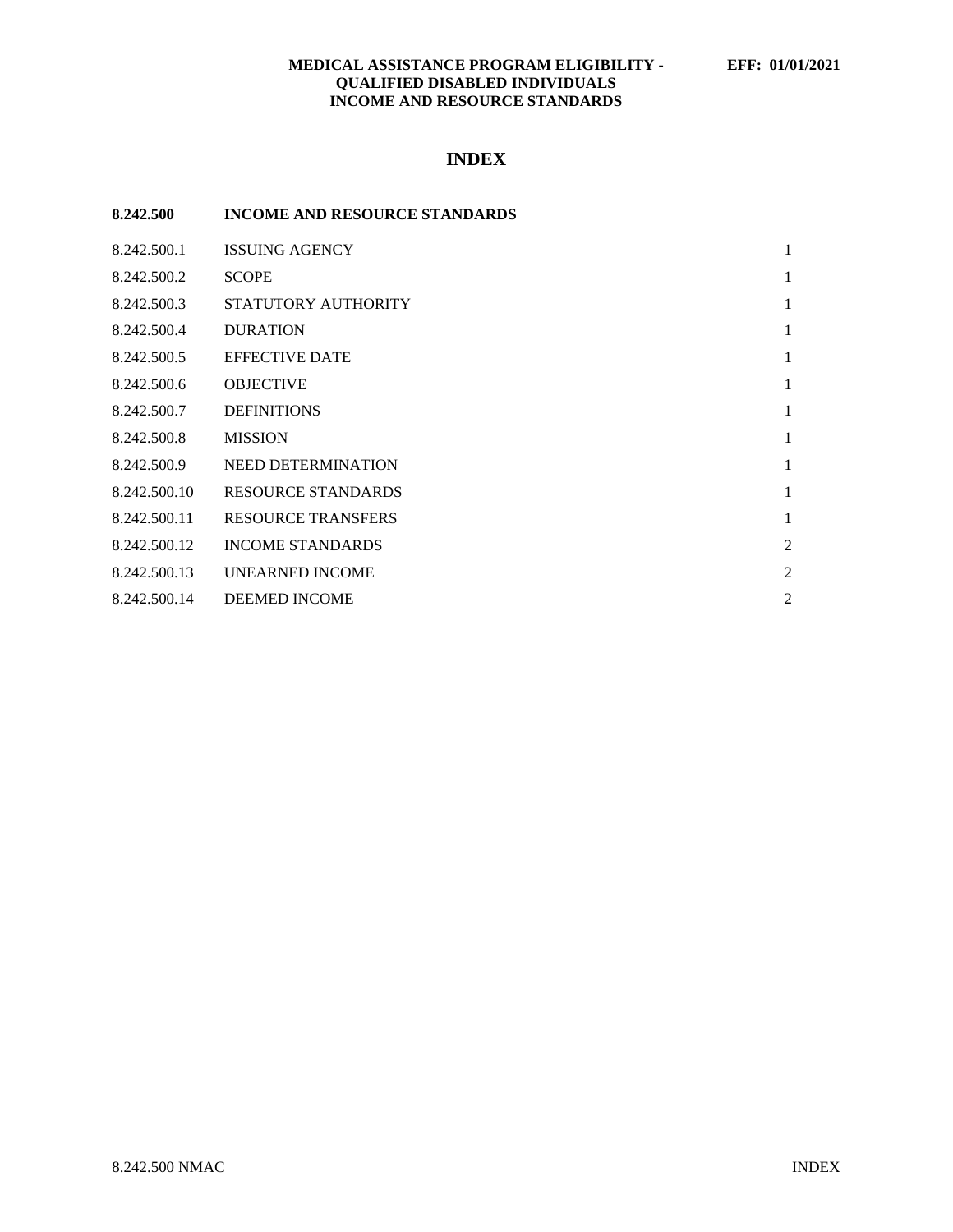### **MEDICAL ASSISTANCE PROGRAM ELIGIBILITY - EFF: 01/01/2021 QUALIFIED DISABLED INDIVIDUALS INCOME AND RESOURCE STANDARDS**

**TITLE 8 SOCIAL SERVICES**

# **CHAPTER 242 MEDICAL ASSISTANCE PROGRAM ELIGIBILITY - QUALIFIED DISABLED INDIVIDUALS**

# **PART 500 INCOME AND RESOURCE STANDARDS**

<span id="page-1-0"></span>**8.242.500.1 ISSUING AGENCY:** New Mexico Human Services Department (HSD). [8.242.500.1 NMAC - Rp, 8.242.500.1 NMAC, 1/1/2014]

<span id="page-1-1"></span>**8.242.500.2 SCOPE:** The rule applies to the general public. [8.242.500.2 NMAC - Rp, 8.242.500.2 NMAC, 1/1/2014]

<span id="page-1-2"></span>**8.242.500.3 STATUTORY AUTHORITY:** The New Mexico medicaid program and other health care programs are administered pursuant to regulations promulgated by the federal department of health and human services under Title XIX of the Social Security Act as amended or by state statute. See NMSA 1978, Section 27-1- 12 et seq.

[8.242.500.3 NMAC - Rp, 8.242.500.3 NMAC, 1/1/2014]

<span id="page-1-3"></span>**8.242.500.4 DURATION:** Permanent.

[8.242.500.4 NMAC - Rp, 8.242.500.4 NMAC, 1/1/2014]

<span id="page-1-4"></span>**8.242.500.5 EFFECTIVE DATE:** January 1, 2014, unless a later date is cited at the end of a section. [8.242.500.5 NMAC - Rp, 8.242.500.5 NMAC, 1/1/2014]

<span id="page-1-5"></span>**8.242.500.6 OBJECTIVE:** The objective of this rule is to provide specific instructions when determining eligibility for the medicaid program and other health care programs. Generally, applicable eligibility rules are detailed in the medical assistance division (MAD) eligibility policy manual, specifically 8.200.400 NMAC, *General Medicaid Eligibility*. Processes for establishing and maintaining medical assistance eligibility are detailed in the income support division (ISD) general provisions 8.100 NMAC, *General Provisions for Public Assistance Programs*.

[8.242.500.6 NMAC - Rp, 8.242.500.6 NMAC, 1/1/2014]

# <span id="page-1-6"></span>**8.242.500.7 DEFINITIONS:** [**RESERVED**]

<span id="page-1-7"></span>**8.242.500.8 MISSION:** To transform lives. Working with our partners, we design and deliver innovative, high quality health and human services that improve the security and promote independence for New Mexicans in their communities.

[8.242.500.8 NMAC - N, 1/1/2014; A, 1/1/2021]

<span id="page-1-8"></span>**8.242.500.9 NEED DETERMINATION:** An applicant or a re-determining recipient for MAD eligibility Category 050 qualified disabled individuals (QD) must apply for and take all necessary actions to obtain any resources to which he or she may be entitled. See 8.215.500 NMAC. [8.242.500.9 NMAC - Rp, 8.242.500.9 NMAC, 1/1/2014]

<span id="page-1-9"></span>**8.242.500.10 RESOURCE STANDARDS:** The total value of an applicant or a re-determining recipient's countable resources must not exceed \$4,000. The resource limit for an applicant or re-determining recipient couple is \$6,000. An applicant or a re-determining recipient with an ineligible spouse is eligible if the couple's countable resources do not exceed \$6,000 at the time resources are deemed. The resource determination is always made as of the first moment of the first day of the month. An applicant or a re-determining recipient is ineligible for any month in which countable resources exceed the current resource standard as of the first moment of the first day of the month. Changes in the value of countable resources during a month do not affect eligibility for that month. [8.242.500.10 NMAC - Rp, 8.242.500.10 NMAC, 1/1/2014]

<span id="page-1-10"></span>**8.242.500.11 RESOURCE TRANSFERS:** The social security administration (SSA) excluded transfer of resources as a factor of eligibility for a non-institutionalized recipient who receives supplemental security income (SSI) benefits. Transfer of resources is not a factor for consideration in categories that use SSI methodology in the eligibility determination.